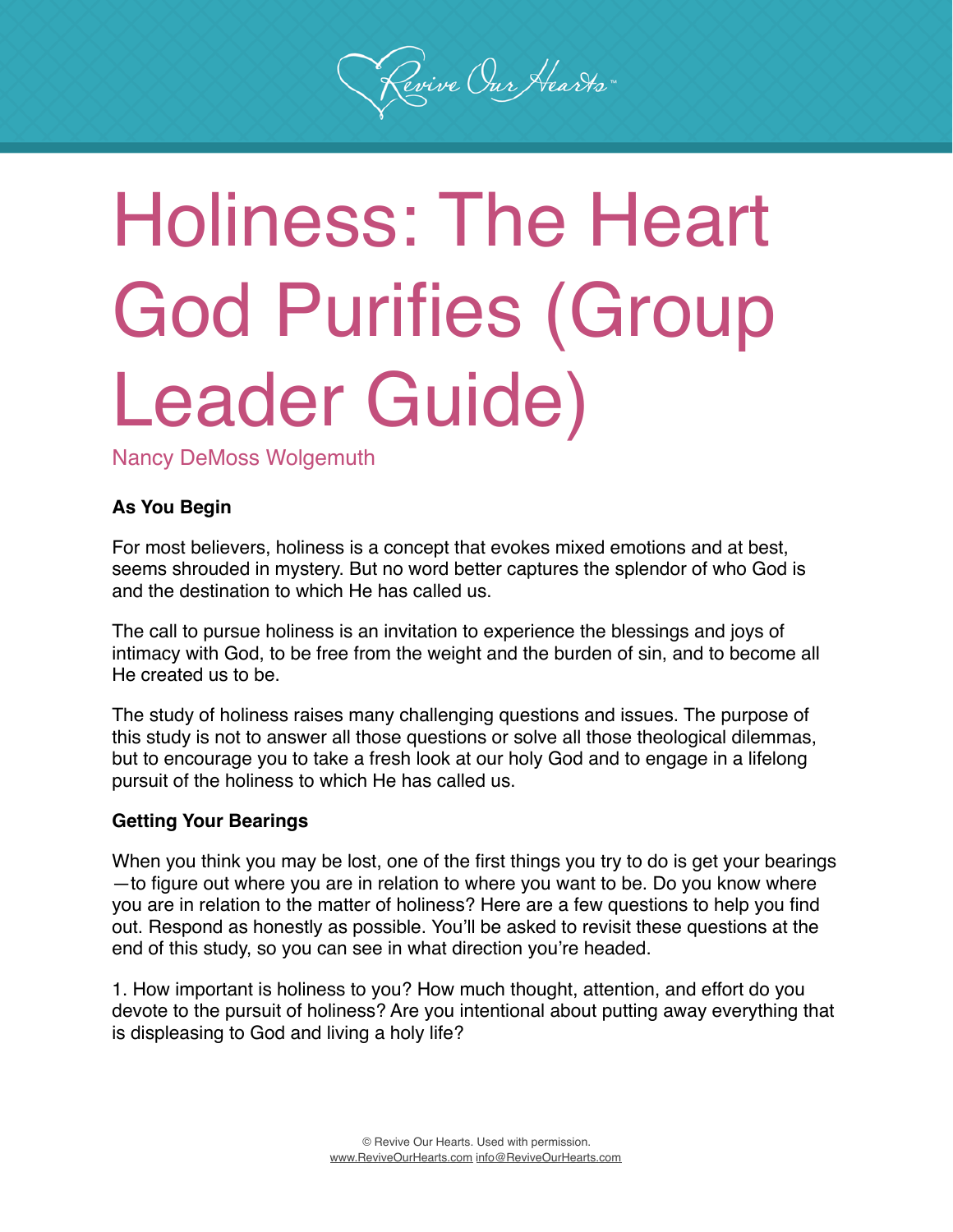2. [if applicable] How important is your children's holiness to you? (A good gauge— do you care more about their grade point average, their batting average, and their earning capacity, or about their purity of heart and life?) Does their sin drive you to your knees?

3. How concerned are you about the holiness of the body of Christ? Does it grieve you when you see yourself or others treating sin lightly?

#### **An Important Reminder**

Any discussion of holiness necessarily involves the discussion of sin. It's important to remember two helpful boundaries when discussing sin in a group setting:

1. Confess your own sin—not someone else's. No fair confessing your spouse's sin, your children's sin, your best friend's sin—just your own! If someone else sinned against you in a particular situation, you don't need to supply those details and cause someone else in the group to stumble by taking up an offense.

2. Speaking of details, you don't need many to be biblically accurate in your confession. Identify biblical categories of sin that apply to your situation; avoid sharing unnecessary details of the sinful action itself. It's enough for the group to know that you are convicted of gossiping about someone else—without repeating the gossip! Or that you spoke harshly to your spouse—without repeating the insult you uttered to him or her. Too much detail isn't helpful or necessary in most cases. A good rule to remember is that unless someone has been part of the problem or is being used by God as part of the solution (e.g., an accountability partner, a pastor), repeating the details may just be gossip.

#### **Tips for Group Leaders**

Open and close each meeting by praying together. Ask the Holy Spirit to guide you through the Word, to help you be real with one another, and to bring about any needed change in each heart.

Seek to lead by example. You can serve your group best by modeling a heart for holiness—being the first to confess your own sin and the first to encourage others in God's grace at work in them.

Some of the questions in this discussion guide call for a level of transparency and openness that many people are not accustomed to. Encourage the members of your group to respect each other's privacy by not discussing others' contributions outside of this group. Remind them that God is patient and gracious with us as He conforms us to the image of His Son, and that we need to extend the same patience and grace toward each other.

This discussion guide is designed to be used in a variety of contexts—from small groups to Sunday school classes. Feel free to direct the discussion based on the size of your group and the allotted time. Avoid rabbit trails into secondary or unrelated issues. However, don't feel pressured to get through all the questions each time you meet.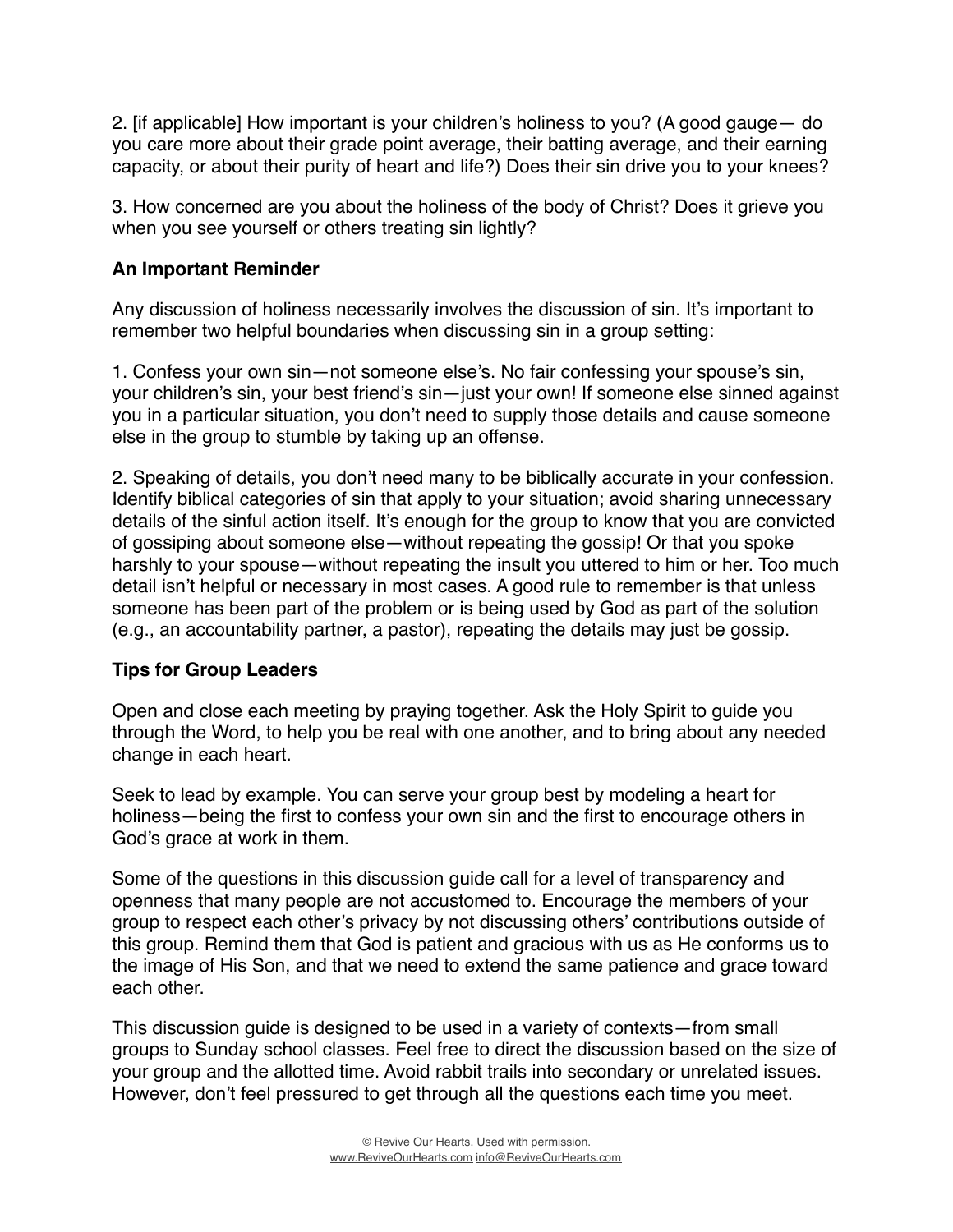Depending on your available time and the size and openness of your group, you may end up only discussing two or three questions. The goal is to grow together in your understanding of God and His ways and to experience individually and as a group the reality of the message of this book.

Keep your group centered on the truth of the gospel: We are all sinners in need of a Savior. Help your members steer clear of self-righteous responses to the confessions of others in the group and from condemnation about their own performance by pointing them to the One who is both the author and perfecter of their faith (Hebrews 12:2).

## Introduction

## **Getting started**

What motivated you to read this book and begin this study? What do you hope to get out of it?

## **Opening Prayer**

The Valley of Vision: A Collection of Puritan Prayers & Devotions is rich food for the soul. Read aloud the prayer at the beginning of Holiness —-either as a group in unison, or have one or more individuals read while others listen. Then discuss this prayer:

• What words or phrases in this prayer describe our natural, sinful condition? What feeling(s) or reaction do those words evoke in you?

• What words or phrases describe God—His character, His grace, and His work on behalf of repentant sinners?

• What words/phrases describe the sinner's appropriate response to this holy, redeeming God?

#### **Going Deeper**

1. Review the letter quoted on pages 18 and 19. Briefly discuss the questions that follow: "[Is this couple] wrong? Are they unnecessarily uptight or narrow-minded? Do these issues really matter? Or are they simply a matter of personal conscience? Do they change with the culture?" (p. 19). What Scriptures come to mind that could apply to the issues this couple is wrestling with? (Resist the urge to spend your whole time on this exercise or to end up in a debate about these particular issues! Just share some initial responses and move on.)

2. What have you heard, seen, or experienced recently—in your own life or in others that highlights the need for holiness among God's people? (Be sure not to reflect negatively on other believers by sharing specific names or private details.) 3. "Holiness and sin both matter— more than we can imagine. They matter to God, and the more we comprehend their true nature, the more they will matter to us" (pp. 20–21). Do you think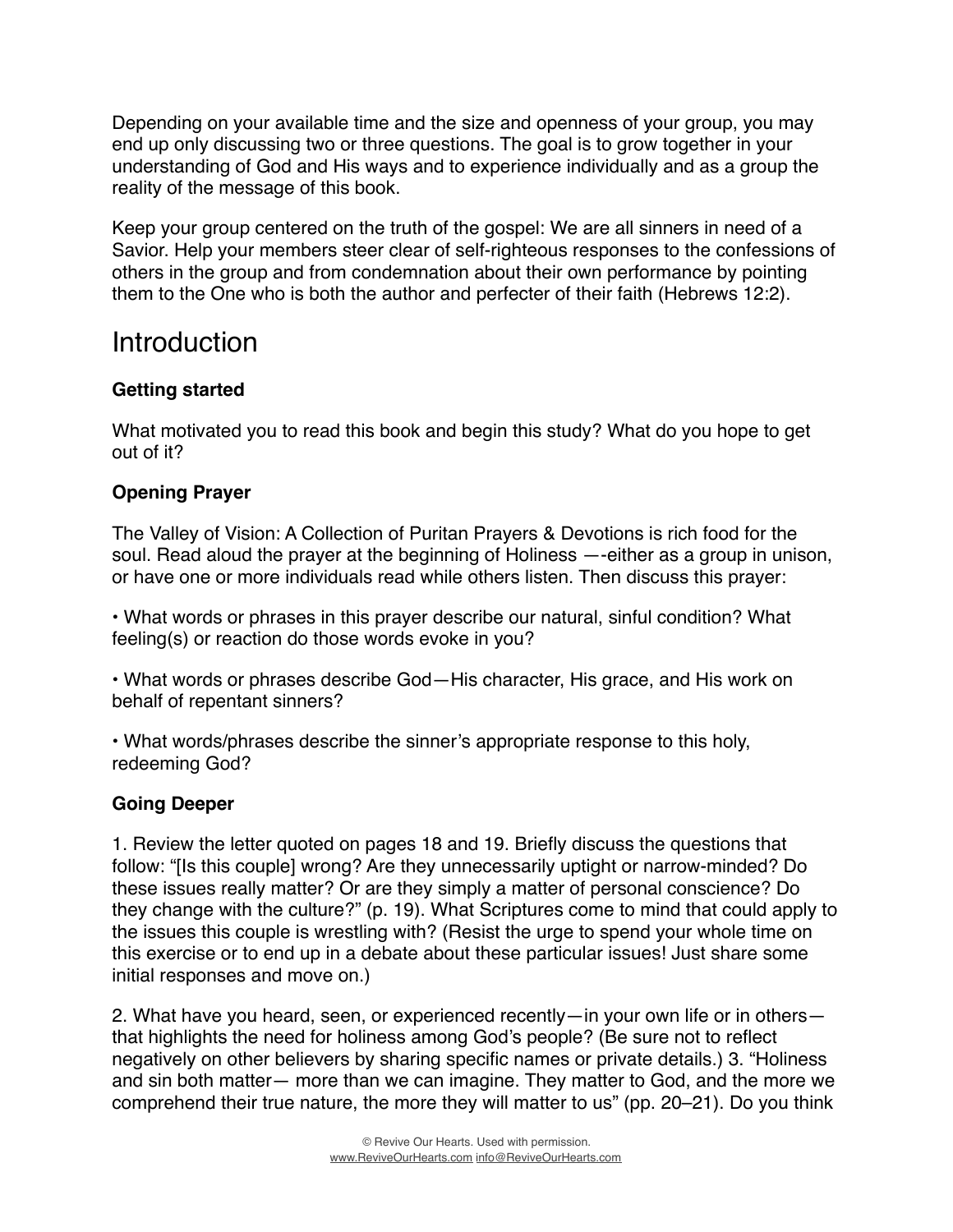"holiness and sin" matter enough to most believers? If not, why not, and what could increase our sense of their importance?

4. "I invite you to join me in a radical pursuit of holiness" (p. 21). What do you think that kind of pursuit might look like? What might be involved in such a pursuit? Do you find this challenge a bit scary? Daunting? Appealing? Why?

5. Discuss the David Brainerd quote at the beginning of the Introduction. What could give someone such an intense burden and longing for holiness and for "more of God"? What do you think Brainerd meant by "this pleasing pain"? What does it mean to "press after God"? Have you ever experienced this kind of intense desire in your own heart?

#### **Concluding Prayer**

If it expresses the desire of your hearts, one at a time, have each member of the group read aloud the prayer on pp. 19–20.

#### **On Your Own**

If you've not already done so, take the challenge to pray the prayer on pp. 19–20 at least once a day for the next thirty days. Begin to take note of how God is answering this prayer in your life.

#### **Grace Note**

Our natural flesh has no appetite for holiness, so don't be discouraged if your honest answers to the questions at the beginning of this study (p. 184) reveal that you are not sufficiently concerned about holiness in your life or the lives of those around you—right now. Remember that God gives grace to the humble. You are on a journey, and God won't leave you where you are today.

# Chapter One: The Splendor of Holiness

#### **Getting Started**

"Holiness isn't exactly an easy subject to 'sell'" (p. 23). Do you agree? If so, why do you think that is the case?

#### **Going Deeper**

1. Discuss C. S. Lewis's quote at the beginning of the chapter (p. 23). Do you think most unbelievers think of "holiness" as something dull or as something irresistible ? Why? What about most believers? Why?

- 2. Review the two facets of holiness explained in this chapter (pp. 29–33).
- 3. In what sense is holiness the fruit of a relationship?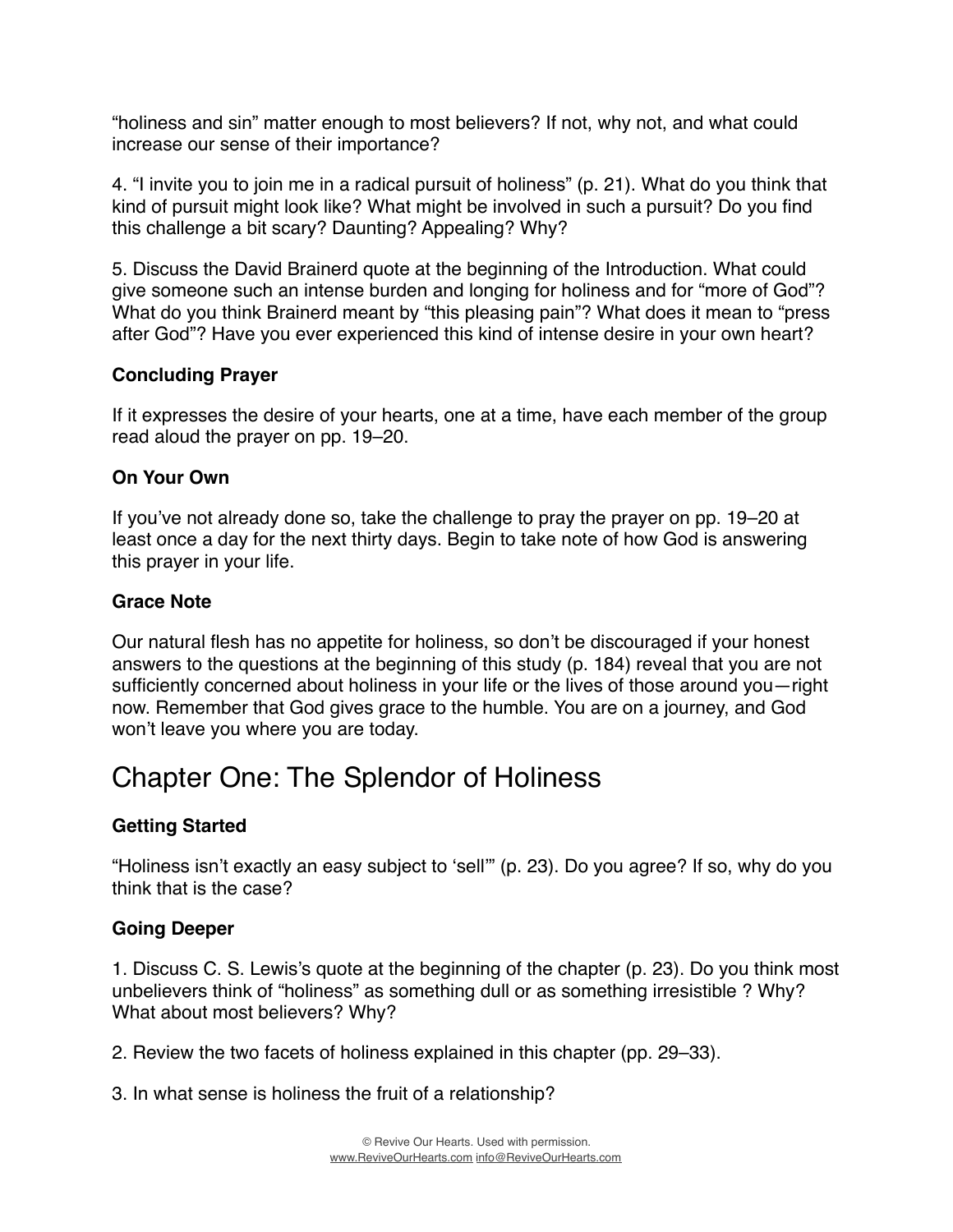4. What is the resource that gives us the desire and the power to be holy?

5. "To resist holiness or to be halfhearted about its pursuit is to forfeit true joy" (p. 39). Do you agree? How would you explain to someone else the connection between holiness and joy ?

6. This chapter included the account of the elderly couple who moved out of their home and left nothing behind that was inconsistent with their profession of faith (pp. 36–37). Do you think the same thing would be said if someone were to go through "the record of your life"? If not, what would you need to do for that to be true?

7. How do you respond to the concept of "extreme holiness" found in this chapter?

#### **Pray About It**

Thank God for His nature and character. Ask Him to give you a new sense of joy and delight in the concept of holiness.

#### **On Your Own**

Begin to highlight and make a list of every reference to holiness that you come across in the Scripture (include words like holy, clean, pure, righteousness, upright , etc.). Continue to do so throughout the course of this study.

#### **Grace Note**

At times our desires for sin feel so strong that the prospect of pursuing "extreme holiness" may seem burdensome. C. S. Lewis uses a wonderful word picture that helps put things in proper perspective: If we consider the unblushing promises of reward and the staggering nature of the rewards promised in the Gospels, it would seem that our Lord finds our desires not too strong but too weak. We are halfhearted creatures fooling about with drink and sex and ambition, when infinite joy is offered us, like an ignorant child who wants to go on making mud pies in a slum because he cannot imagine what is meant by the offer of a holiday at the sea. We are far too easily pleased.

# Chapter Two: The Motivation for Holiness

#### **Getting Started**

Name an individual you have known who has "made God believable" to you. What is it about their life that has increased your desire to know God and to become more like Him?

#### **Going Deeper**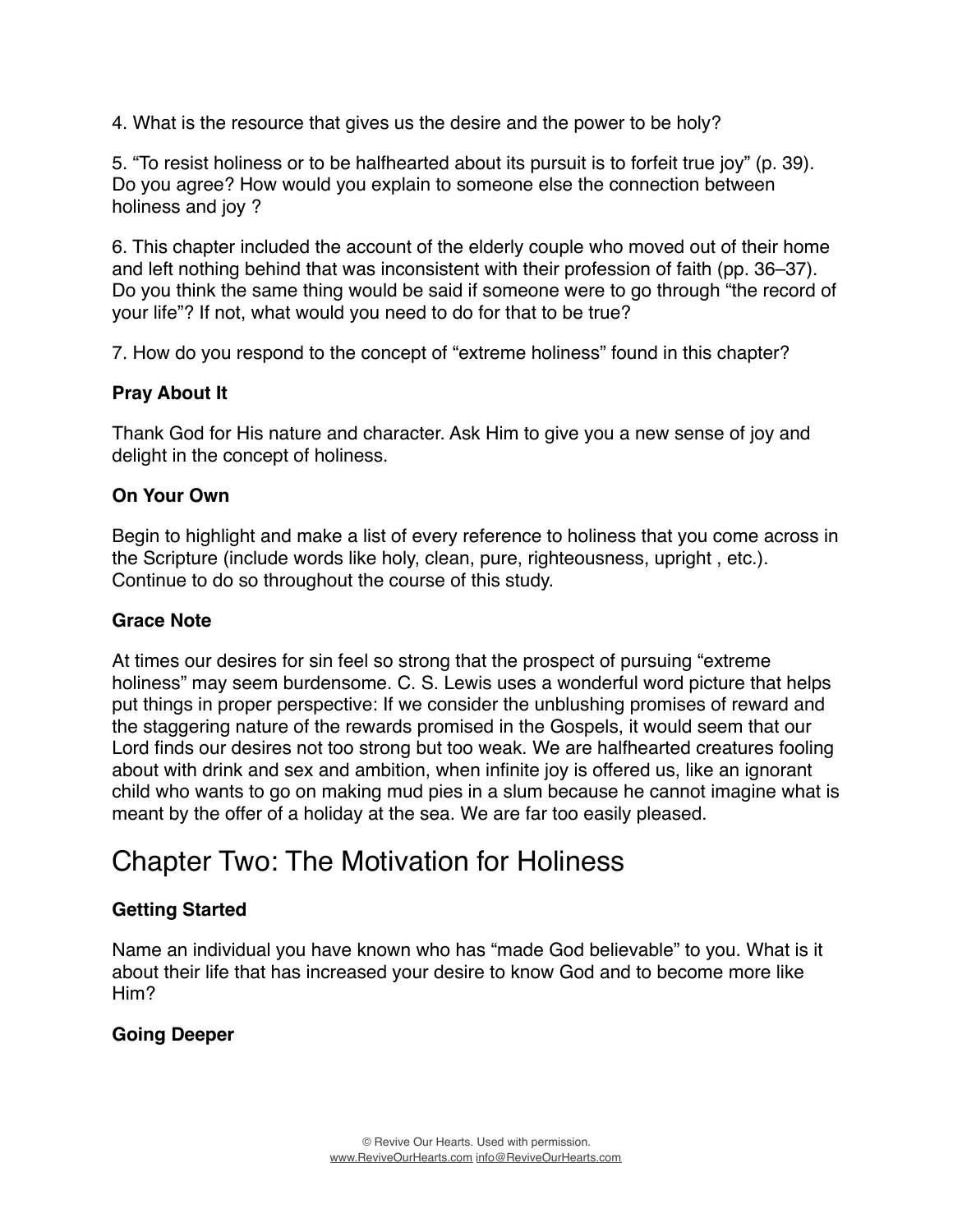1. "Why care about being holy? Why be willing to say no to your flesh and yes to God, day in and day out?" (p. 60). Review the seven biblical motivations for holy living considered in this chapter.

2. Did any of these points raise a thought you had not seriously considered before as a motivation to pursue holiness?

3. Which of these motivations do you find particularly compelling in terms of your personal pursuit of holiness?

4. Holiness is God's stated goal for every believer. What lesser, competing priorities can tend to consume our time, energy, and focus as believers?

5. How does Christ's sacrifice on the cross provide a motivation to pursue holiness?

6. Can you think of an example of an unbeliever whose view of God was negatively affected by something they saw in a so-called Christian? What about an instance in which an unbeliever was drawn to Christ because of what they saw in a believer?

7. Identify as many categories as you can of people who are watching you and who may either choose or reject the pathway of holiness, based on the example of your life (e.g., your family, colleagues at work).

8. "This world is just a dressing room—a staging area for eternity. How much attention and effort are you devoting to preparing for the move to your eternal home?" (p. 56). What kinds of things could/should you be doing now to get ready for that move?

#### **On Your Own**

Continue compiling biblical references to holiness. As you review your list, note which of the passages might fall under one of the seven motivations for holy living.

#### **Grace Note**

On the topic of holiness, it can't be repeated too often: While we do bear personal responsibility for our choices, holiness is not anything we can work up in our own strength. It's grace in action. Remember that every small victory in changing your motivations is a reason to vigorously praise God for His divine help!

# Chapter Three: The Enemy of Holiness

#### **Getting Started**

This chapter opens with a story of a man who underestimated the true nature of grizzly bears. Have you ever underestimated something extremely dangerous—a storm, an animal, explosives? Share your story and what you learned.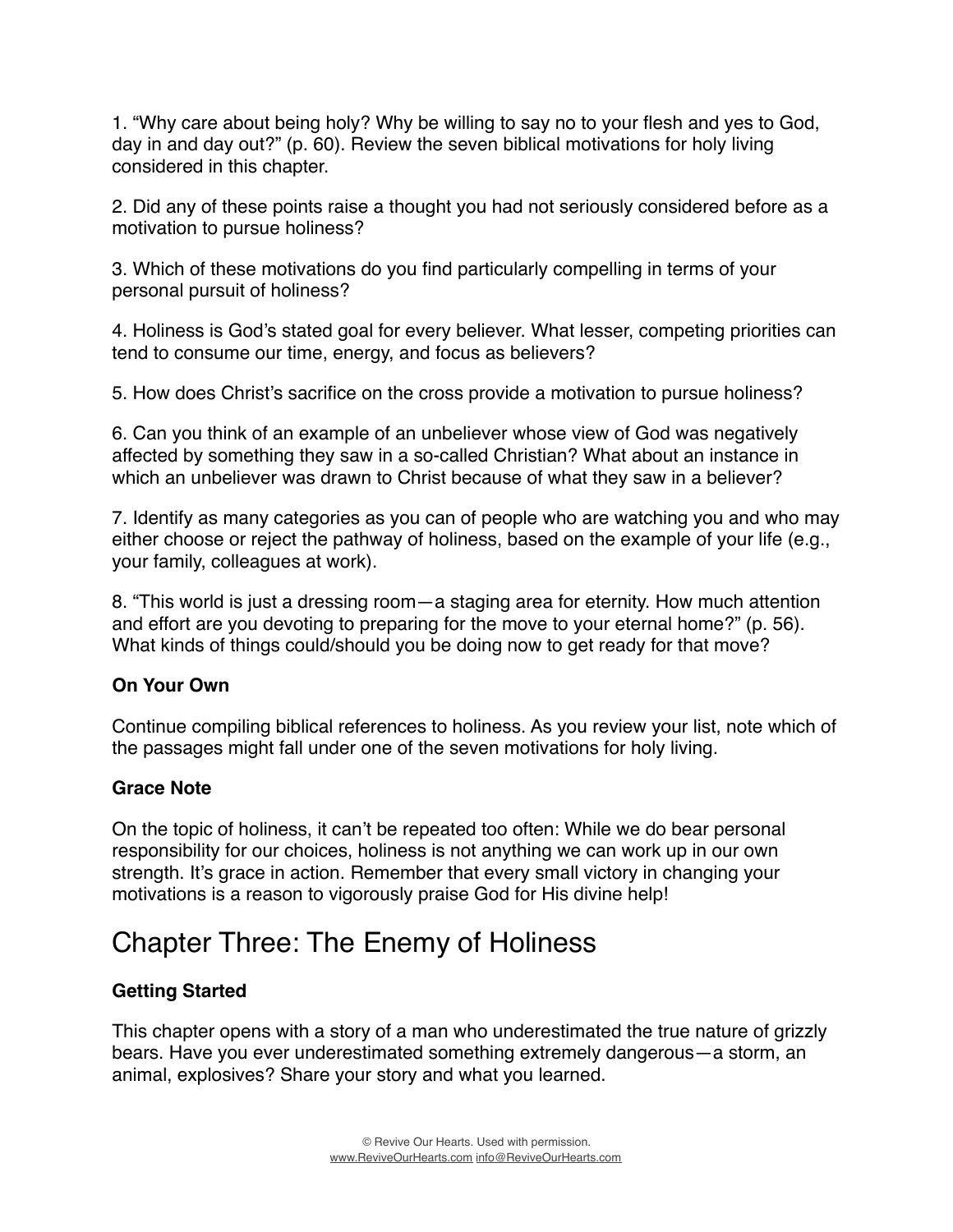#### **Going Deeper**

1. How did this chapter influence your understanding of and your attitude toward sin?

2. "I wonder if we could be so cavalier about sin if we had any comprehension of how God views it" (p. 71). How does God view our sin? Why is it important to come to grips with the fact that our sin is a relational offense against God? How does the image of spiritual adultery affect your perspective on your sin?

3. "'I've become comfortable with a certain level of sin in my life'" (p. 66). Can you relate to that confession? If so, share an example (past or present) of how you have become desensitized and come to accept sin in your life in "tolerable" doses.

4. "Beyond how sin affects a holy God and how it affects others, it also exacts a price from those who sin" (pp. 71–72). Discuss the four consequences of sin

considered in this chapter (pp. 72–75). Between the members of your group, see if you can come up with a real-life illustration of each of those consequences.

5. "There is no such thing as a small sin . Every unconfessed sin is a seed that will produce a multiplied harvest" (p. 76). Can you think of an illustration of this principle in your own experience?

6. Does your general attitude and response toward your own sin indicate that you take it seriously and that you are grieved by that which grieves God's heart?

7. In this chapter you read the sad story of a man ensnared by the sin of adultery, who thought he'd be able to extricate himself, only to discover he couldn't. There may be those in your group or among your relationships who are struggling with some sinful entanglement.

Galatians 6:1–10 is a helpful passage for such situations. According to this passage ...

- How are we to think of ourselves?
- How are we to help others?

• What principles or insights do you see in vv. 6–10 that could be helpful to someone caught in a sinful snare (or to keep someone from falling into a snare)?

#### **Pray About It**

Review the J. C. Ryle quote on pages 75–76. Then take time to pray for a clearer view of the enemy of holiness—sin. Ask the Holy Spirit to convict you and others in your group of any sins that have become like "familiar grizzly bears." If time permits, you may want to break down into smaller groups of men and women for confession and prayer, as appropriate.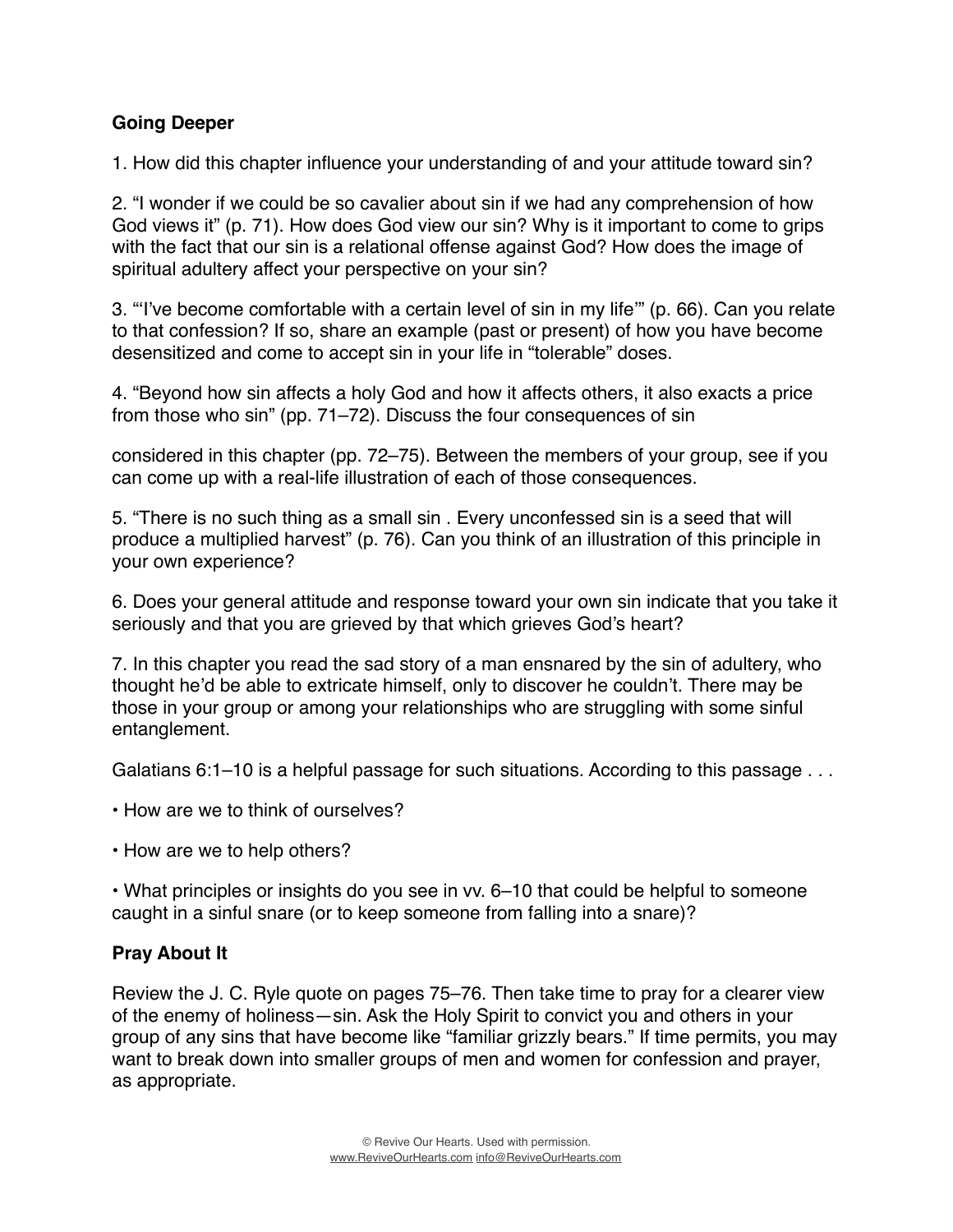#### **On Your Own**

Page 75 refers to several people who grew accustomed to their sin or treated it lightly— Nebuchadnezzar, Samson, Achan, and Ananias and Sapphira. What did each of these individuals believe sin would "deliver" for them and how were they deceived?

#### **Grace Note**

Some who read this chapter may be tempted to morbid introspection and melancholy. If that is your response, remember this: yes, sin is the enemy within and the wages of sin is death. But Christ has overcome that enemy. Be sobered by your sin, but rejoice in your Savior!

## Chapter Four: The Face of Holiness

#### **Getting Started**

What did you learn from the accounts of Nebuchadnezzar, Samson, Achan, and Ananias and Sapphira about the nature and consequences of sin?

#### **Going Deeper**

1. Have you ever experienced the kind of struggle, sense of defeat, or discouragement over your sin that Hudson Taylor describes?

2. How would you explain what it was that was so transformational in Taylor's walk with God?

3. "A pursuit of holiness that is not Christ-centered will soon be reduced to moralism, pharisaical self-righteousness, and futile self-effort. Such pseudo-holiness leads to bondage, rather than liberty. . ." (p. 96). Can you identify with this statement in your own life?

4. "No amount of striving or self-effort can make us holy. Only Christ can do that" (p. 97). Discuss the difference between striving or self-effort, and a Christ-centered pursuit of holiness.

5. What does 2 Corinthians 3:18 tell us about the process of being transformed into the likeness of Christ?

6. Spend some time together simply fixing your eyes on Jesus, in one or more of the following ways.

• Read aloud one or more of the following passages that describes Him (Hebrews 1:1-3; Colossians 1:13-22; Philippians 2:5-11; Revelation 5).

• Sing some familiar hymns or choruses that exalt Christ.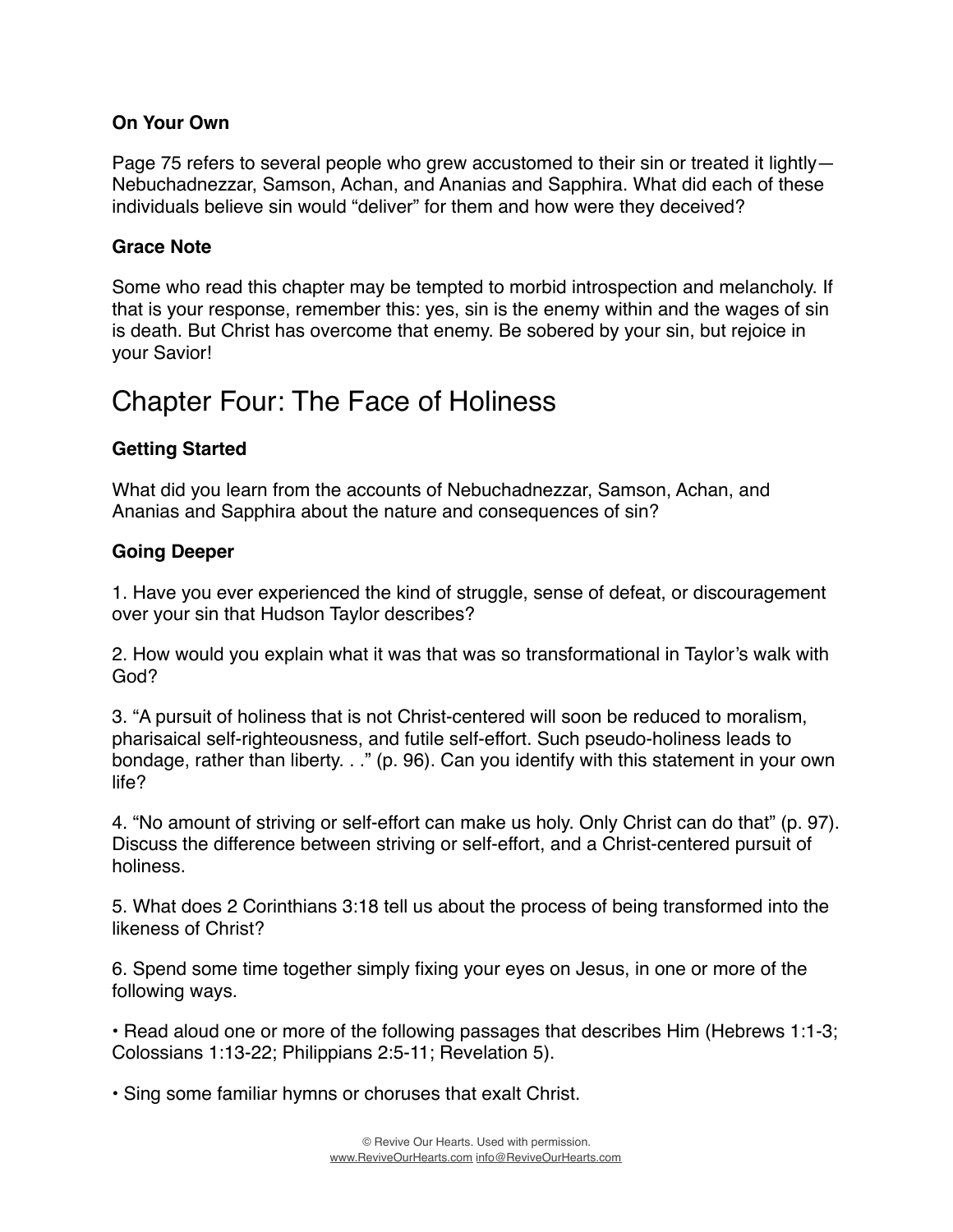• Praise Him for who He is and for His transforming grace and power in the lives of those He has redeemed.

#### **On Your Own**

Read several chapters in one of the four gospels this week. Meditate on what "holiness in human flesh" looks like.

## **Grace Note**

Are you frequently aware of how you fall short of the glory of God? Does it disturb you that certain sin patterns in your life require such great vigilance and constant battle? When you're tempted to give up, meditate upon the only One who was perfect holiness in human flesh.

As you ponder the gospels, you will see frequent occasions where the disciples failed as we all do, but you will also discover a Savior who walked in perfect obedience and who has died and been raised again so that we may experience the reality of "Christ in [us], the hope of glory"!

# Chapter Five: The Pathway to Holiness ("Put Off")

#### **Getting Started**

Have you ever wished for a quick and painless path to godliness? Why do you think God didn't design the Christian life to work that way?

#### **Going Deeper**

1. Read 2 Peter 1:3–7. What does this passage tell us about God's part in our sanctification? What does it tell us about our responsibility?

2. The apostle Paul exhorts us to "Put on the Lord Jesus Christ, and make no provision for the flesh, to gratify its desires" (Romans 13:14). What does it mean to "make provision for the flesh"? What are some ways you have made provision for your flesh at times? What have been the results? What does it mean to "put on the Lord Jesus Christ"? What are some ways we can do that?

3. This chapter introduces the concept of the mortification of sin—the "putting off" of our old, corrupt way of life. Colossians 3:1–17 offers helpful insights into what we are to put off, as well as what we are to put on in its place. Read through this passage together, one paragraph at a time, considering the following questions:

• vv. 1–3. What is the theme and significance of this opening paragraph? (Think about the chapter you discussed in the previous session.)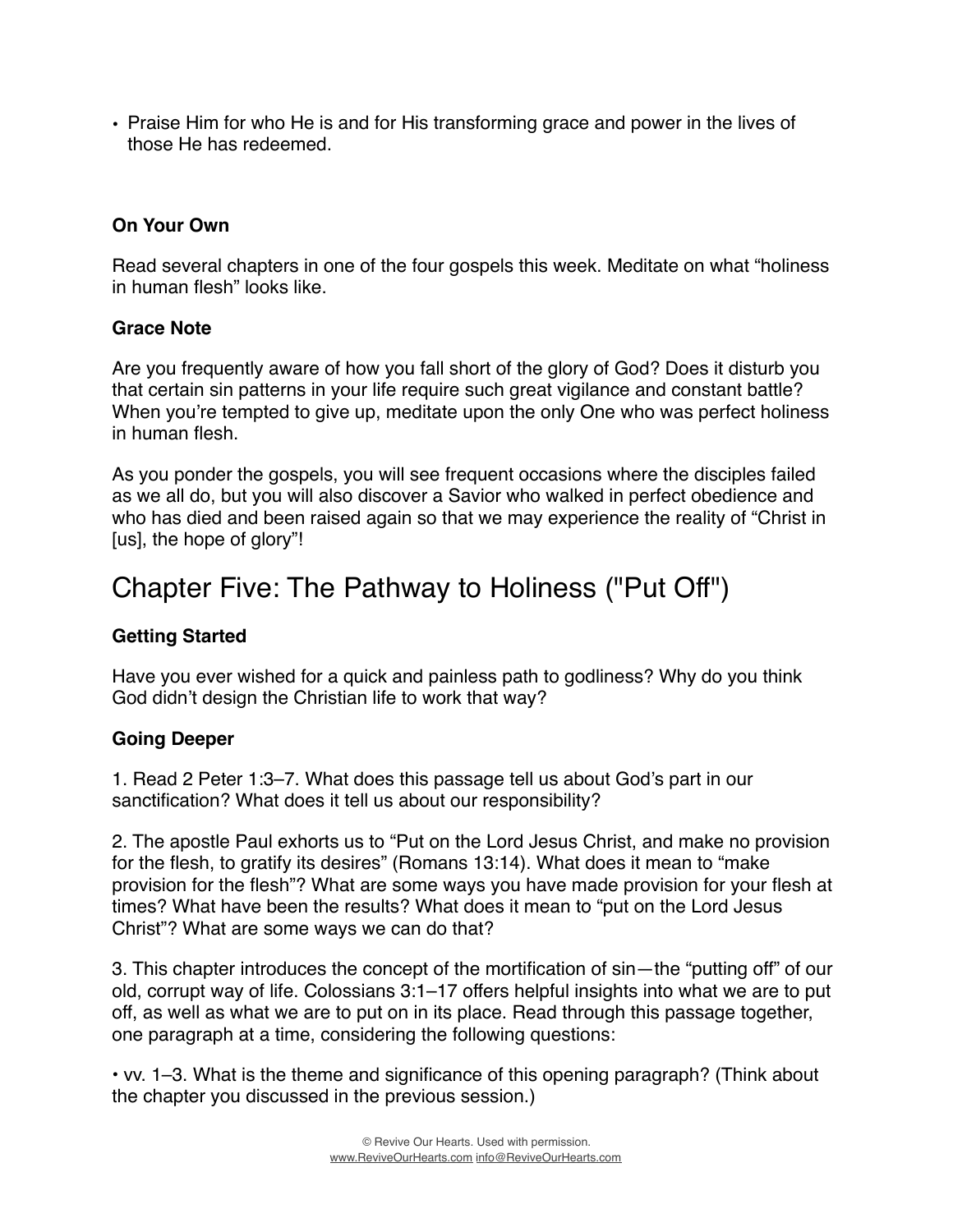• vv. 5–11. What are we to "put to death"? Why should these things no longer be a part of the Christian's life?

• vv. 12–17. What are we to put on? Why? How do these qualities compare and contrast with the things we are to put off?

• How are Christians described in this passage? How should that description spur us on to pursue holiness?

#### **Giving Thanks**

Did you notice the three references to "giving thanks" in Colossians 3:15–17? Why do you think this passage ends with an emphasis on thankfulness? Wrap up your time by offering up prayers (and songs, if you wish!) of thanksgiving for what you have seen in this passage.

#### **On Your Own**

"Be killing sin, or sin will be killing you" (John Owen, p. 99). Are you consciously committed to waging war against sin in your life? If so, consider these questions:

• Are there any ways you are "making provision" for your flesh? Are you involved in any activities or practices that could increase your appetite for sin? Is there any source of temptation you are holding on to? Are you in any situation that might diminish your resistance to sin? Is there anything that is dulling your spiritual sensitivity or diminishing your love for God and your desire for holiness?

• What are the "guardrails" you need to erect to keep from swerving into sin? Pick an appropriate accountability partner, confess any specific sins you need to "put off" or areas where you have been making provision for your flesh, and share your proposed "guardrails"—then check in with that person on a regular basis to let him or her know how you are doing. As you "put to death" that which is not pleasing to God, don't forget to also consciously "put on" your new life in Christ! Select one particular virtue from Colossians 3 that you sense a need for in your life; meditate on how that virtue is perfectly manifest in Christ and ask God to make that quality real in your life by the power of His Holy Spirit.

#### **Grace Note**

No doubt we all have long lists of things we need to "put off." Remember that you aren't asked to make these changes on your own. No one wants to see us "put off" sin more than our heavenly Father! He has given us the Holy Spirit to convict us of sin and help us to change by His grace.

# Chapter Six: The Pathway to Holiness ("Put On")

#### **Getting Started**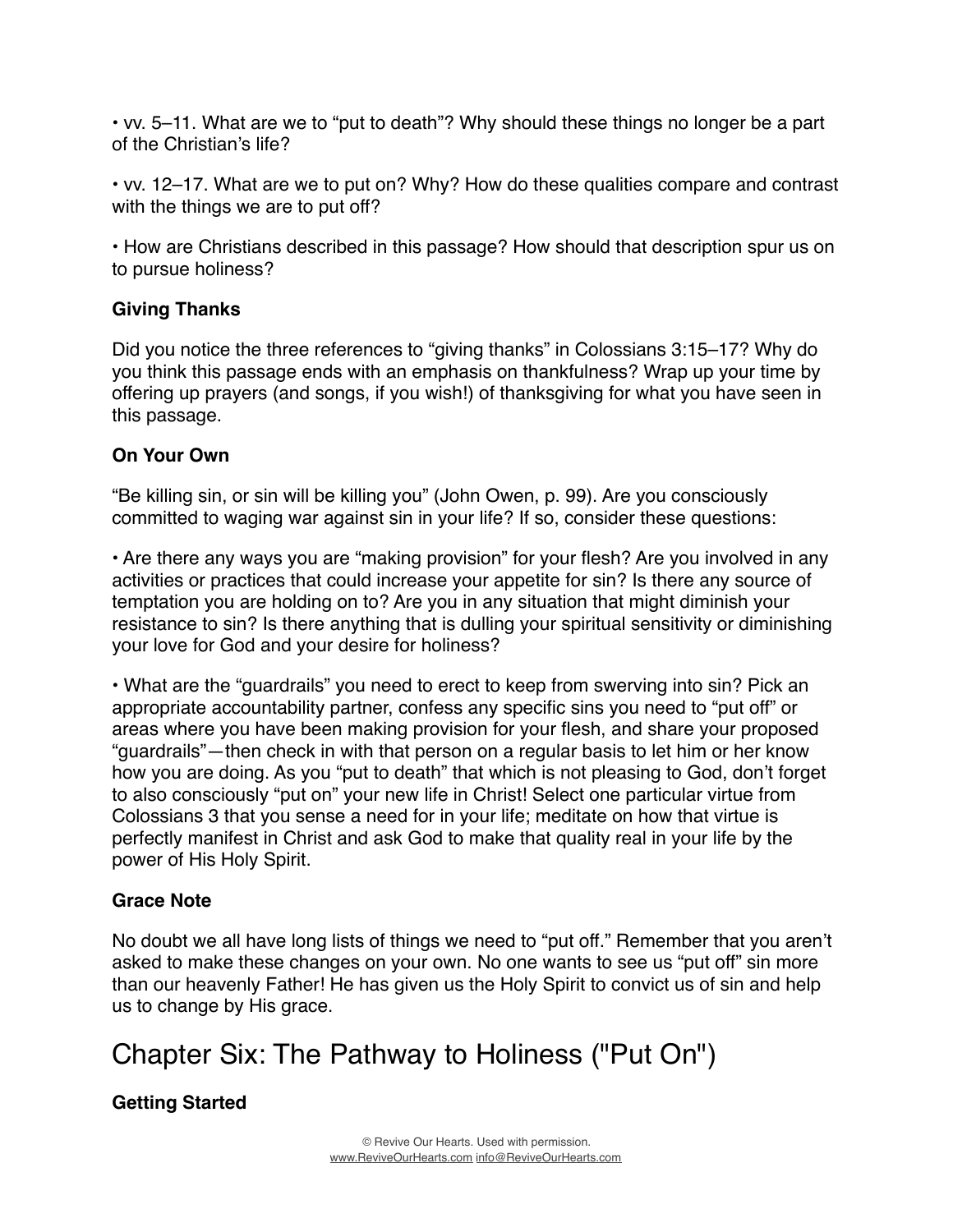If appropriate, share something God showed you or has been doing in your life, as you worked through the "On Your Own" section in the last lesson.

#### **Going Deeper**

1. "Sin is a toxin that contaminates to the core of the human soul. When God saved us it was with the intent of cleansing us from every vestige of sin" (p. 120). How do these two statements differ from the way many believers actually live?

Last time, we discussed the concepts of "putting off" sin and "putting on" godliness. But sanctification isn't just about replacing one habit with another. It's about developing love for Christ and a taste for holiness and being filled with His Spirit. This chapter highlighted six ways to experience intimacy with God and to be transformed into the likeness of Christ—six "means of grace."

2. Review these "means of grace" by walking through the "Making It Personal" section on pp. 134–38. Discuss how each of these areas is essential in our pursuit of holiness.

3. As you highlight these six areas, share with one another any particular points where you have recognized a lack or a need in your own life. Share any specific steps God has put on your heart for being more intentional in taking advantage of these means of grace.

#### **Giving Thanks**

It's not often that you hear Christians praise God for the grace found in things such as confession, discipline, or suffering. But they are indeed praiseworthy because of what they produce in our lives! End this meeting by doing just that.

#### **On Your Own**

Which of these "means of grace" need intentional development in your life? List two or three steps you will take to allow God to use these means more fully in your life. Share this plan with your accountability partner. (And don't forget to give an update about your "guardrails"!)

#### **Grace Note**

Did you look at the "means of grace" and see another To Do list? It's really not. It's a lavish menu of transforming grace. It's an arsenal of resources for change. Isn't it kind of the Lord to give us so many avenues for pursuing change?

# Chapter Seven: The Heart of Holiness

#### **Getting Started**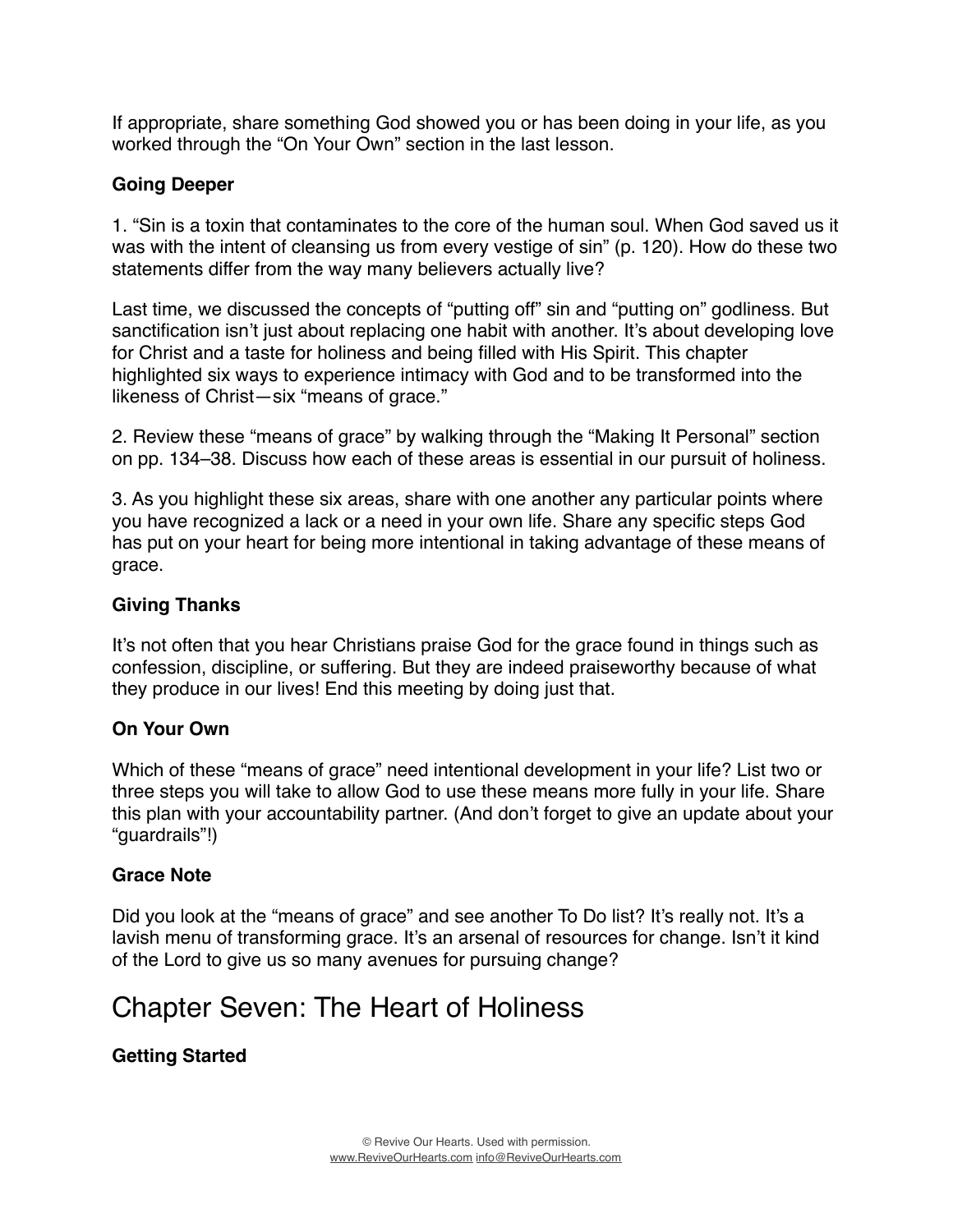"A commitment to holiness means having a life that is always 'ready for company' and open for inspection—a life that can stand up to scrutiny—not just in the obvious things, but in the hidden places where most might not think to look" (p. 142).

Does that kind of standard motivate you or discourage you? What can help us want to live this way? What can help us be able to live this way?

#### **Going Deeper**

1. What was it about the Pharisees that evoked such a strong response from the Lord Jesus?

2. How would you define hypocrisy? Why is it so abhorrent to God? Did God reveal any hypocrisy in your own life as you read this chapter? How did you respond to the questions on pp. 144–45?

3. Take time to discuss how God worked in your heart through the "Making It Personal" section in this chapter (pp. 145–54). Which points did He identify as areas of need in your life? How are you responding to His conviction?

#### **Pray About It**

Close your time by praying for one another in the specific areas of need that have been shared. Thank God for the ways His grace and His Spirit are at work in each of your lives.

#### **Grace Note**

A list of questions such as those found in this chapter can be overwhelming for some people. Remember God's not asking us to be reformed into a better version of ourselves—He's wanting to conform us to the image of perfection in His Son! "He who calls you is faithful; he will surely do it" (1 Thessalonians 5:24)!

# Chapter Eight: The Passion for Holiness Epilogue: Here Comes the Bride!

#### **Getting Started**

"Conspicuous holiness ought to be the mark of the church of God" (C. H. Spurgeon, p. 155). What are some of the things our churches today are most known for? Do you think "holiness" would be high on the list of most observers?

## **Going Deeper**

1. Review the story of how God sent revival to Romania in the 1970s. What might it look like today if "the repenters" began to repent—if God's people took holiness seriously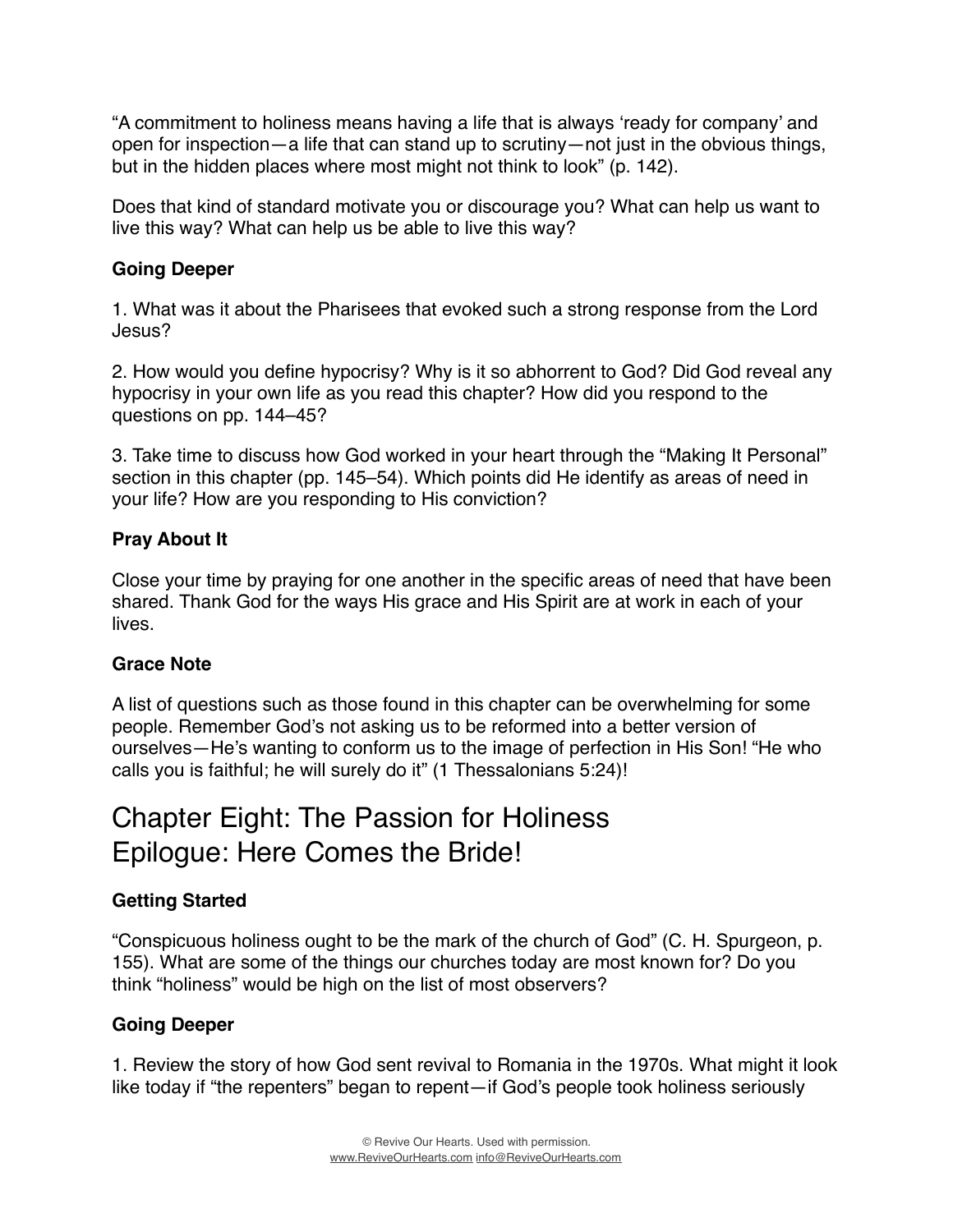and turned from everything they knew was not pleasing to Him? What kinds of changes would take place—in individual believers, in Christian homes, in our churches, in our communities, our nation, and our culture?

2. "We have accommodated to the world rather than calling the world to accommodate to Christ" (p. 160). Do you agree with that statement? If so, what evidences do you see of if being true? Why do you think it is so? What should be true instead?

3. What parallels do you see between the Jews in Nehemiah's day and the church in our day? Why do you think we are seeing such an epidemic of sin in the church (i.e., among professing believers) today? What qualities do you see in Nehemiah's life that are needed in believers today?

4. Share the highlights of this study and what fruit you've seen from reading about and discussing holiness. How has your view of God changed? What about your understanding of holiness? Of sin? How have you been growing in "putting off" and "putting on"? What about growing in the means of grace?

5. The Epilogue depicted an unimaginable scene in which a bride doesn't care enough about her groom to get ready for the wedding! There's another Wedding coming soon. "The bridegroom is a holy Bridegroom, and He must have a holy bride" (p. 180). Are you ready for the Wedding? If not, what would you have to do to be ready? What can you do to encourage others in the Bride to get ready for the Wedding?

## **Pray About It**

Nehemiah was compelled by a passion for the glory of God to be displayed in His people. Among the first things Nehemiah did when he became aware of the trouble in Jerusalem was to fast and pray for the people of Israel. Let us be faithful to do the same for the Bride of Christ. Conclude your study by praying together for the church to take holiness seriously and to be ready to meet her Bridegroom as a radiant Bride, "holy and without blemish" (Ephesians 5:27).

## **On Your Own**

At the beginning of this study, you were asked to respond to a series of questions. How would you answer those same questions now?

1. How important is holiness to you? How much thought, attention, and effort do you devote to the pursuit of holiness? Are you intentional about putting away everything that is displeasing to God and living a holy life?

2. [if applicable] How important is your children's holiness to you? Does their sin drive you to your knees?

3. How concerned are you about the holiness of the body of Christ? Does it grieve you when you see yourself or others treating sin lightly?